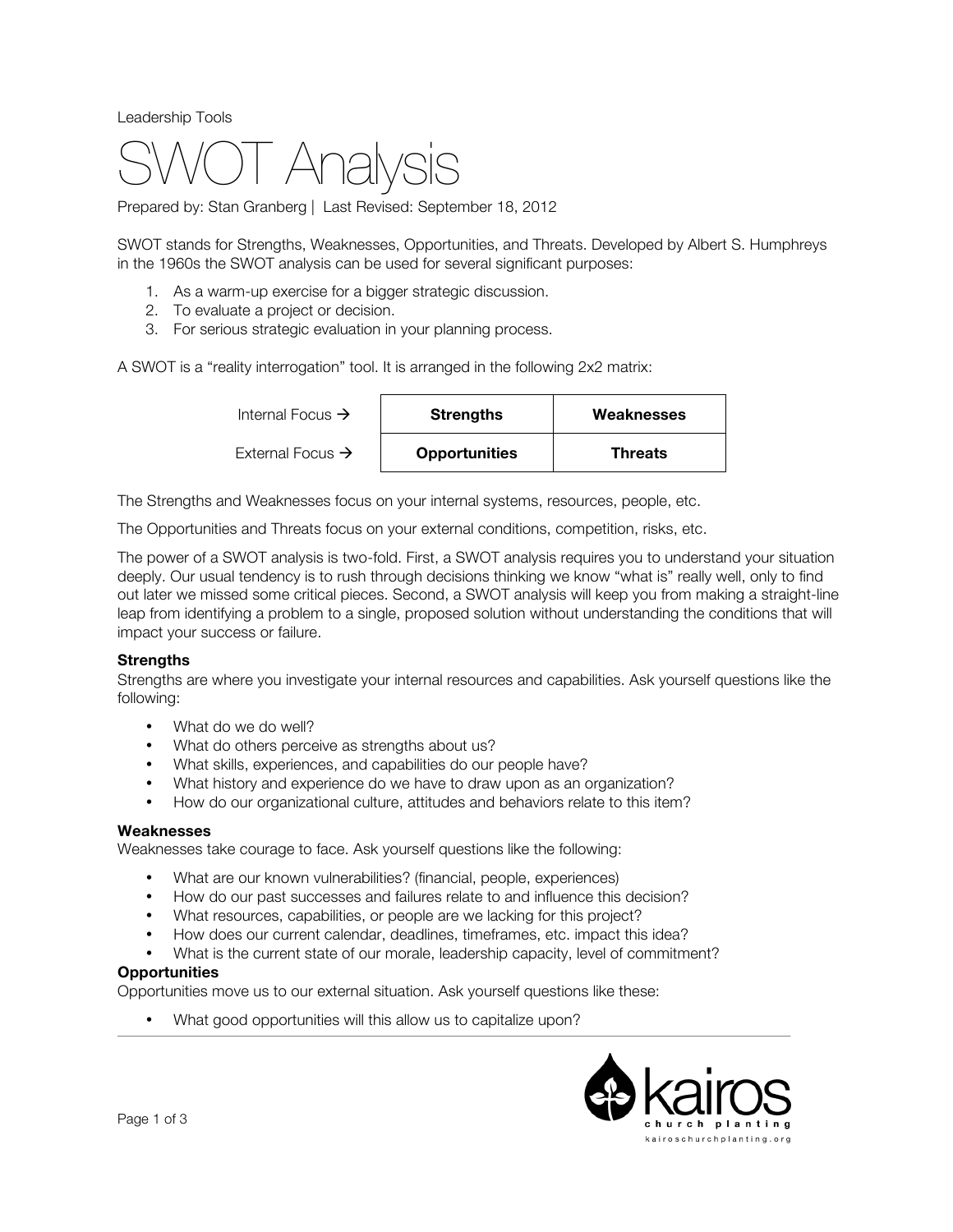- What trends are occurring around us we can take advantage of?
- What events are happening that provide a positive situation for us at this time?<br>• What partnerships can we bless and be a blessing to?
- What partnerships can we bless and be a blessing to?

## **Threats**

Threats ask us to be realistic about those situations that could derail us. Ask questions like these:

- What obstacles do we face?
- What competition do we have and what are they doing?
- Are there quality standards, expectations, requirements we will have to meet?
- Is the environment conducive to this situation or not? (political, environmental, market, economy, seasonality, etc.)
- How will this impact our current obligations and partnerships?

One important key in doing a SWOT analysis is to be both comprehensive and specific. Don't short change yourself by "overlooking" something that is troubling. Beware of your own blind spots. Run your SWOT by others so you can get feedback that clarifies your reality.

A printable copy of a SWOT analysis is provided on the following page.